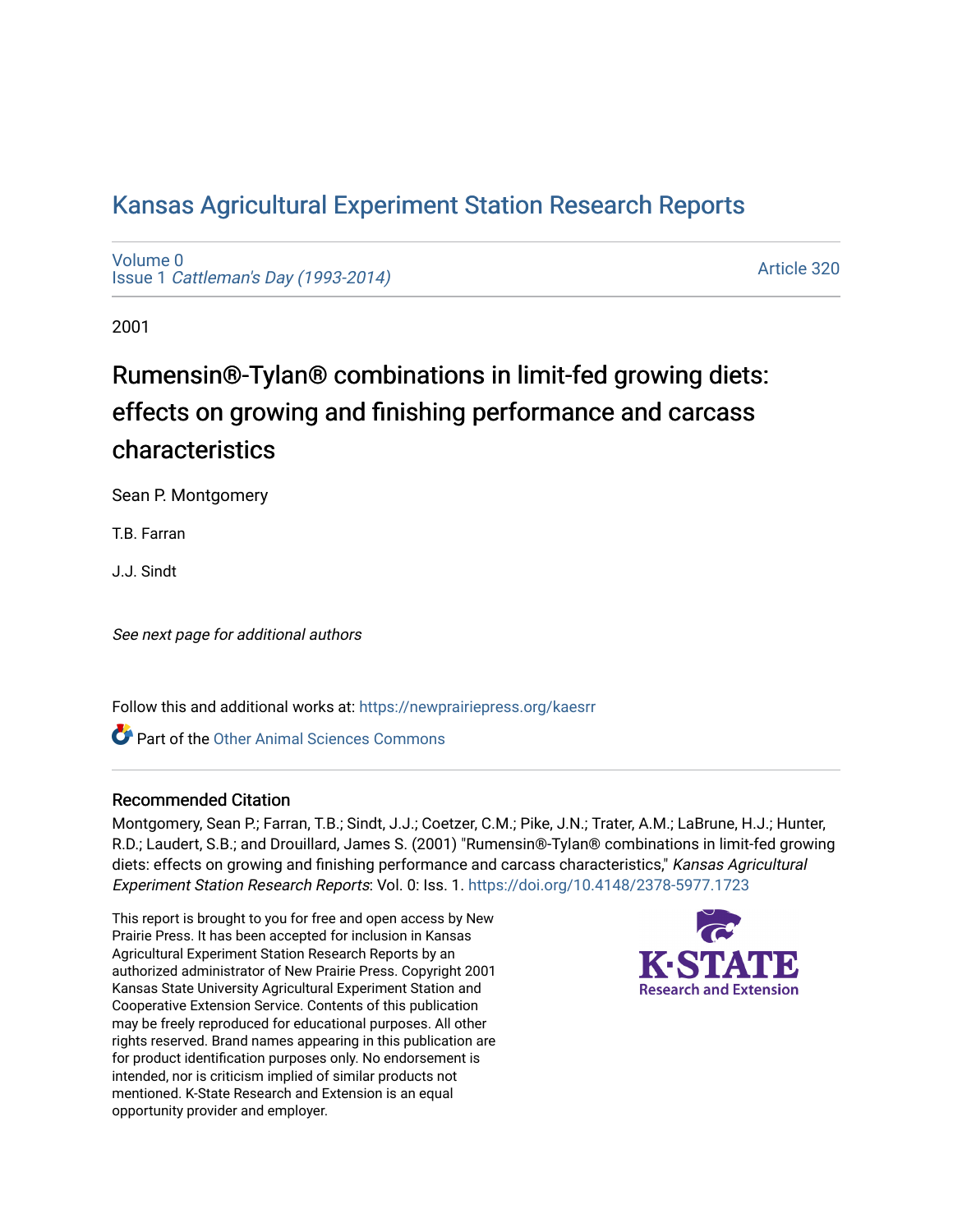### Rumensin®-Tylan® combinations in limit-fed growing diets: effects on growing and finishing performance and carcass characteristics

#### Abstract

Five hundred seventy-two crossbred beef heifers were used to compare gain and feed efficiency of cattle consuming restricted quantities of energy-dense growing diets containing varying concentrations of Rumensin® and Tylan®. Growing treatments consisted of providing Rumensin at 30 grams per ton of dry matter (R30), or 250 mg per head per day (R250). A third treatment consisted of a Rumensin/Tylan combination, providing 250 and 90 mg per head per day of Rumensin and Tylan, respectively (R250/T90). Average daily gain and feed efficiency during the growing phase were not different (P>0.90) among treatments. Heifers that received R250/T90 during the growing phase exhibited lower dry matter intakes (P<0.05) during the finishing phase. Although not significant (P>0.50), R250/T90 increased finishingphase feed efficiency by 6.1 and 3.5% compared to R30 and R250, respectively. Liver abscesses were lower (P<0.10) for R250/T90 and R30 than R250.

#### Keywords

Cattlemen's Day, 2001; Kansas Agricultural Experiment Station contribution; no. 01-318-S; Report of progress (Kansas State University. Agricultural Experiment Station and Cooperative Extension Service); 873; Beef; Rumensin; Tylan; Limit feeding

#### Creative Commons License



This work is licensed under a [Creative Commons Attribution 4.0 License](https://creativecommons.org/licenses/by/4.0/).

#### Authors

Sean P. Montgomery, T.B. Farran, J.J. Sindt, C.M. Coetzer, J.N. Pike, A.M. Trater, H.J. LaBrune, R.D. Hunter, S.B. Laudert, and James S. Drouillard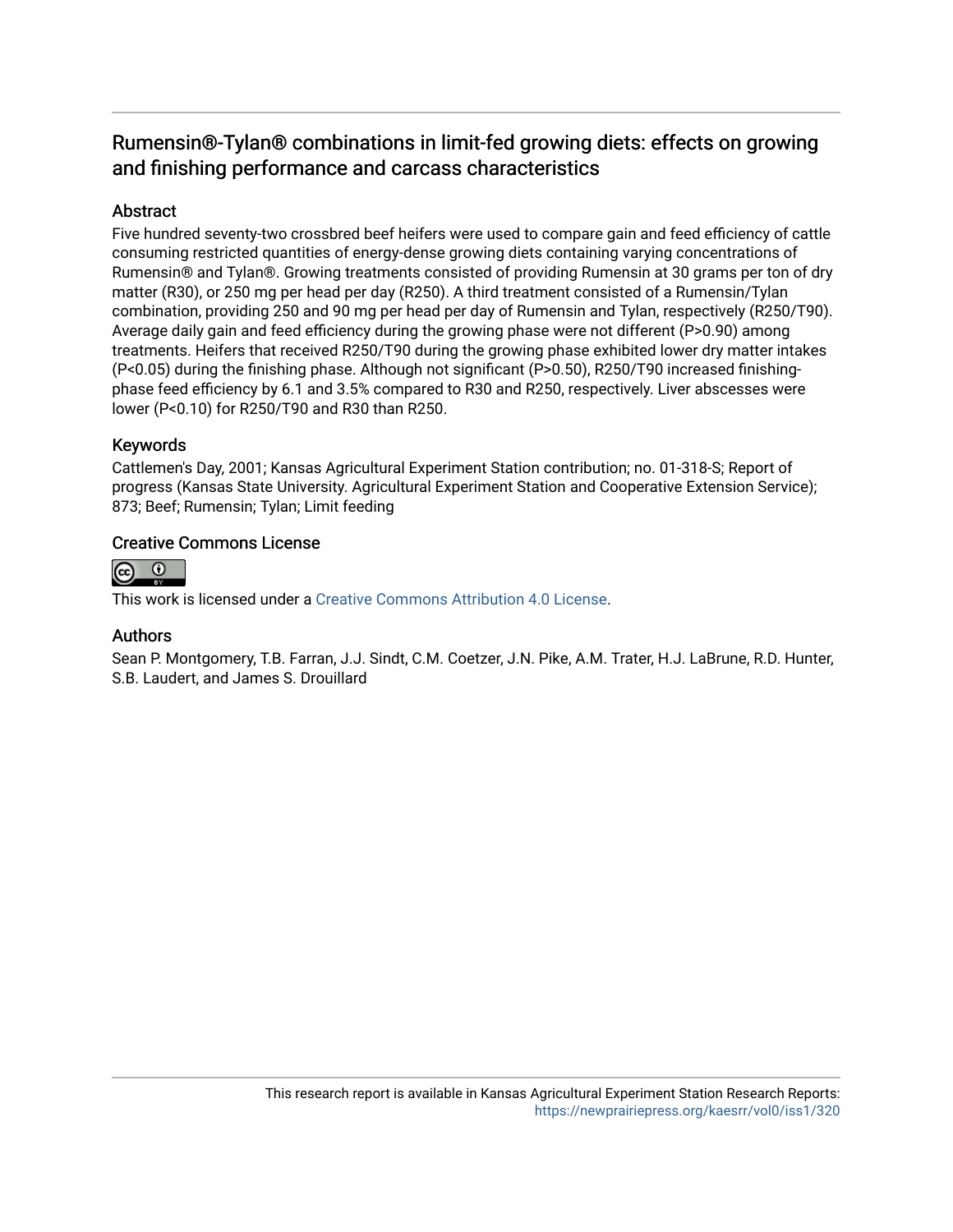#### **RUMENSIN® -TYLAN® COMBINATIONS IN LIMIT-FED GROWING DIETS: EFFECTS ON GROWING AND FINISHING PERFORMANCE AND CARCASS CHARACTERISTICS**

 *S. P. Montgomery, J. S. Drouillard, T. B. Farran, J. J. Sindt, C. M. Coetzer, J. N. Pike, A. M. Trater, H. J. LaBrune, R. D. Hunter, and S. B. Laudert <sup>1</sup>*

#### **Summary**

Five hundred seventy-two crossbred beef heifers were used to compare gain and feed efficiency of cattle consuming restricted quantities of energy-dense growing diets containing varying concentrations of Rumensin® and Tylan® . Growing treatments consisted of providing Rumensin at 30 grams per ton of dry matter (R30), or 250 mg per head per day (R250). A third treatment consisted of a Rumensin/Tylan combination, providing 250 and 90 mg per head per day of Rumensin and Tylan, respectively (R250/T90). Average daily gain and feed efficiency during the growing phase were not different (P>0.90) among treatments. Heifers that received R250/T90 during the growing phase exhibited lower dry matter intakes (P<0.05) during the finishing phase. Although not significant  $(P>0.50)$ , R250/T90 increased finishing-phase feed efficiency by 6.1 and 3.5% compared to R30 and R250, respectively. Liver abscesses were lower (P<0.10) for R250/T90 and R30 than R250.

(Key Words: Rumensin, Tylan, Limit Feeding.)

#### **Introduction**

Food and Drug Administration regulations currently limit Rumensin concentrations to not more than 30 grams per ton of diet (90% dry basis). Although this level is adequate to enhance growth and increase feed efficiency in cattle fed *ad libitum*, it may be less than optimum when cattle are fedrestricted amounts of high-concentrate growing diets. Furthermore, cattle grown on high-concentrate diets and then subsequently fed finishing diets are subjected to prolonged periods of high grain intake. Feeding highgrain diets for extended periods may predispose cattle to ruminitis, thus increasing the incidence of liver abscesses. This study was conducted to determine if higher levels of Rumensin as well as the use of Tylan in limit-fed, high-energy growing diets would improve cattle performance during the growing phase and subsequent finishing period.

#### **Experimental Procedures**

Five hundred seventy-two crossbred beef heifers weighing 593 lb were used in a randomized complete block design. Heifers were fed a common diet *ad libitum* for 14 days preceding the growing study to minimize differences in gastrointestinal tract fill. Heifers were blocked by weight and allotted to pens containing 47 to 48 animals per pen, with four pens per treatment. Growing diets (Table 1) provided 30 grams of Rumensin per ton (dry matter basis), 250 mg of Rumensin per head per day, or 250 mg of Rumensin plus 90 mg of Tylan per head per day. Diets were fed once daily at 1.6% of body weight (dry matter basis) for 99 days. Intakes were adjusted weekly, assuming an average gain of 2 lb per head daily. Prior to obtaining final weights for the growing phase, cattle were provided *ad libitum* access to a common diet for 14 days. Heifers were then stepped up to a common finishing diet, fed for 80 days, and slaughtered. The final finishing diet provided 300 mg of Rumensin

<sup>1</sup>Elanco Animal Health, Indianapolis, IN.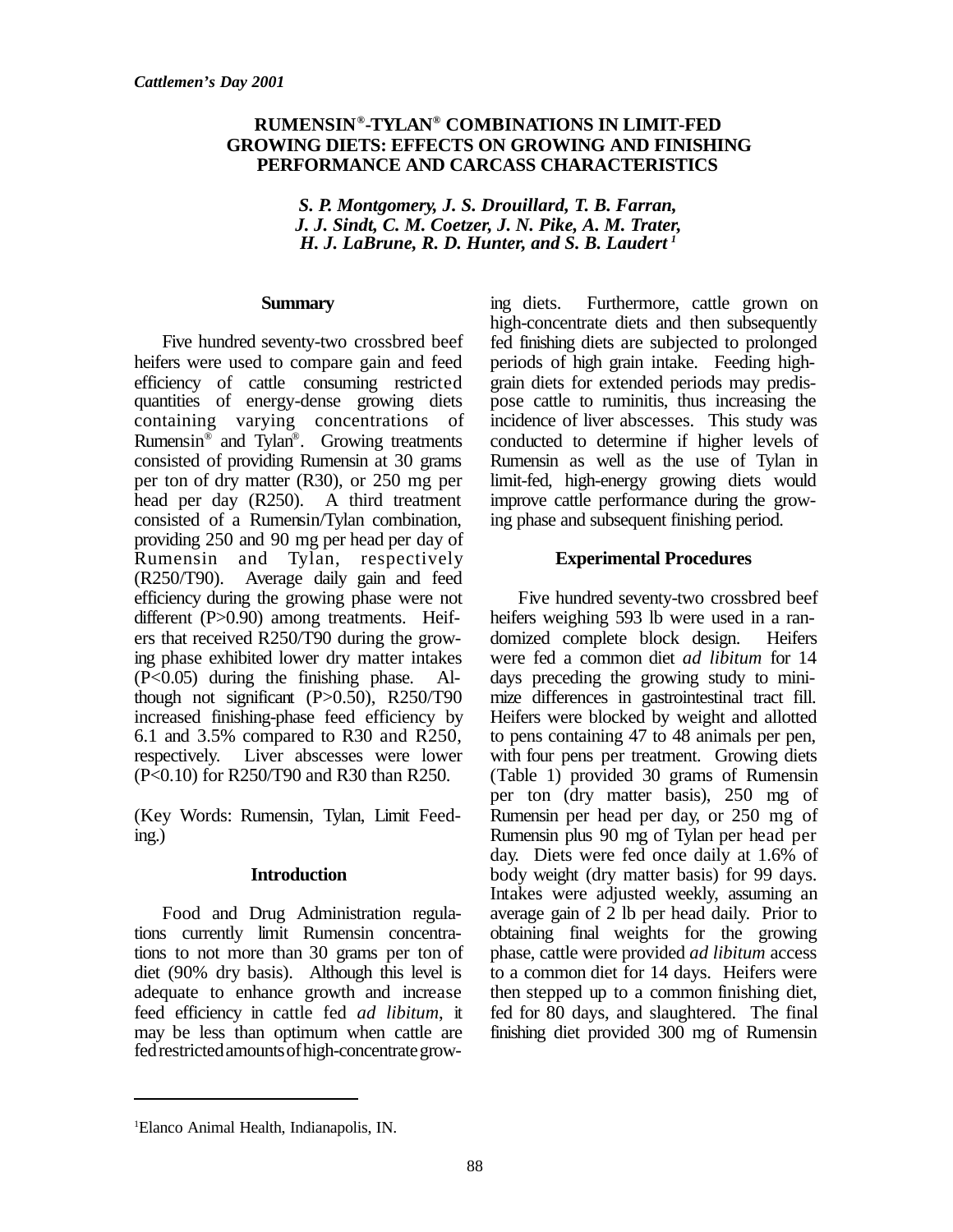and 90 mg of Tylan per day and was fed once daily *ad libitum*.

#### **Results and Discussion**

Increasing Rumensin intake of heifers consuming limit-fed growing diets did not effect weight gain or feed efficiency (P>0.90) during the growing phase (Table 2), which suggests that 30 grams of Rumensin per ton was sufficient to elicit maximal growth response. Heifers receiving the R30 treatment averaged 168 mg of Rumensin per head per day. Finishing average daily gains were not significantly different (P>0.80) among treatments (Table 3). Finishing dry matter intakes were lower  $(P<0.05)$  for heifers that had received R250/T90 during the growing phase, resulting in a numerical improvement in feed efficiency compared to R30 and R250 (6.1% and 3.5% respectively). Liver abscesses were lower  $(P<0.10)$  for R250/T90 and R30 compared to R250, and the percentage of yield grade 2 carcasses was greater (P<0.05) for R250/T90 compared to R30. The results of this study suggest that feeding 250 mg of Rumensin as well as 90 mg of Tylan per day to heifers consuming limit-fed, high-energy growing diets may reduce dry matter intake during the subsequent finishing period without negatively affecting gain.

|                              |            | Group <sup>1</sup>                 |                                    |                          |
|------------------------------|------------|------------------------------------|------------------------------------|--------------------------|
| Ingredient                   | R30        | $R250^2$                           | R250/T90 <sup>3</sup>              | Finishing <sup>4,5</sup> |
| Steam-flaked corn            | 66.4       | 67.8                               | 67.8                               | 80.7                     |
| Alfalfa hay                  | 14.7       | 15.0                               | 15.0                               | 6.8                      |
| Soybean meal                 | 8.5        | 8.7                                | 8.7                                | 3.0                      |
| Cane molasses                | 3.9        | 4.0                                | 4.0                                | 4.4                      |
| <b>Tallow</b>                | 2.1        | 2.1                                | 2.1                                | 2.1                      |
| Urea                         | 1.1        | 1.1                                | 1.1                                | 1.3                      |
| Limestone                    | 1.0        | 1.0                                | 1.0                                | 1.2                      |
| Sodium chloride              | 0.4        | 0.4                                | 0.4                                | 0.3                      |
| Potassium chloride           |            |                                    |                                    | 0.1                      |
| Ammonium sulfate             |            |                                    |                                    | 0.2                      |
| Calcium phosphate            | 0.3        | 0.3                                | 0.3                                | 0.1                      |
| Vitamin/trace mineral premix | 0.1        | 0.1                                | 0.1                                | 0.1                      |
| Rumensin premix              | 2.1        |                                    |                                    |                          |
| Rumensin                     | $30$ g/ton | $250 \frac{\text{mg}}{\text{day}}$ | $250 \frac{\text{mg}}{\text{day}}$ | 300 mg/day               |
| Tylan                        |            |                                    | 90 mg/day                          | 90 mg/day                |
| Melengestrol Acetate         |            |                                    |                                    | $.5$ mg/day              |
| Crude protein, analyzed      | 15.8       | 16.0                               | 16.0                               | 14.5                     |

**Table 1. Experimental Diets (% of Dry Matter)**

<sup>1</sup>Vitamin/trace mineral premix formulated to provide (total diet dry matter): 1,200 IU/lb vitamin A, 0.1 ppm cobalt, 10 ppm copper, 0.6 ppm iodine, 60 ppm manganese, 0.3 ppm selenium, and 60 ppm zinc.

 $^{2,3}$  Rumensin/Tylan supplement fed at 0.22 lb per head per day (dry matter basis).

<sup>4</sup>Vitamin/trace mineral premix formulated to provide (total diet dry matter): 1,200 IU/lb vitamin A, 0.1 ppm cobalt, 8 ppm copper, 0.5 ppm iodine, 50 ppm manganese, 0.3 ppm selenium, and 50 ppm zinc.

 $5$ Rumensin/Tylan/Melengestrol Acetate supplement fed at 0.44 lb per head day (dry matter basis).